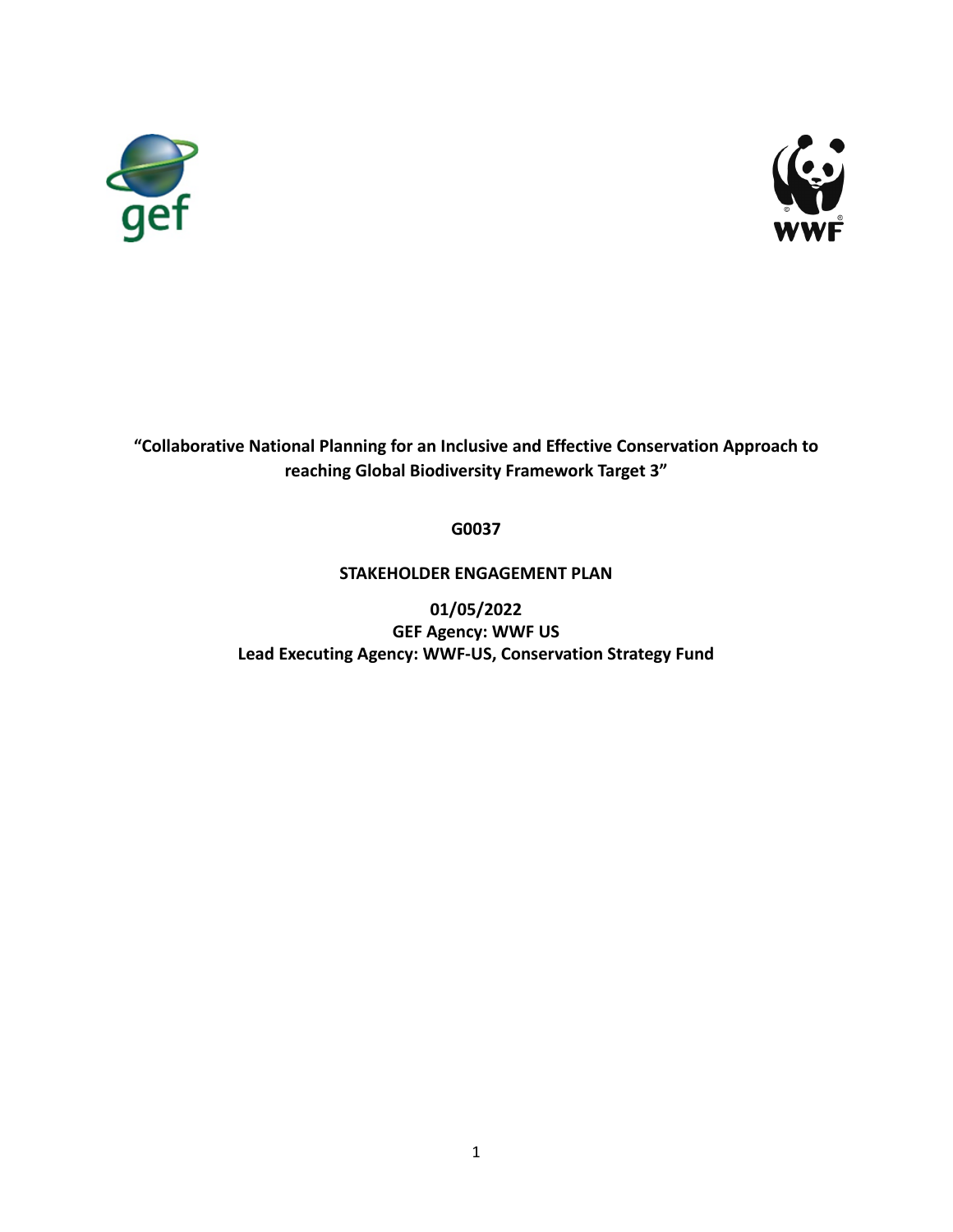### 1. Introduction

Significant progress has been made in area-based conservation over the past century – particularly through conservation by Indigenous Peoples (IP) and local communities (LCs), and with the advent of protected areas (PAs) and landscape- and seascape-scale approaches. However, governments have, as a rule, underinvested in the legal protection and management of protected areas and OECMs. Around 4,900 or 33% of Key Biodiversity Areas (KBAs) remained without protected area coverage in 2019. Moreover, the majority of PAs are state-governed and the PA networks have tended to be underfunded, leading to levels of management being insufficient to halt degradation ('paper parks').

Over the past twenty years, the area-based conservation paradigm has been changing. The 'new paradigm for protected areas' emerged as the concept of 'governance' was expanded to include IPLCs as legitimate governance authorities, in addition to state and private actors, under all management types. The area-based conservation paradigm took a further step forward when Parties to the CBD included reference to 'other effective area-based conservation measures' (OECMs) in Target 11 of the Strategic Plan for Biodiversity. As we look towards 2022, the 15th meeting of the Conference of the Parties to the CBD (COP 15) is likely - through adoption of the post-2020 Global Biodiversity Framework - to mark a further recognition of the role of diverse actors and sites within and beyond protected areas to inclusive and effective area-based conservation.

The Draft Target 3 of the post-2020 Global Biodiversity Framework is currently framed in the following way: *Ensure that at least 30 percent of land areas and of sea areas globally , especially areas of particular importance for biodiversity and its contributions to people, are conserved through effectively and equitably managed, ecologically representative and well-connected systems of protected areas and other effective area-based conservation measures, and integrated into the wider landscapes and seascapes.* Target 3 will incentivise countries to work towards increasing their area coverage of PAs and OECMs towards or exceeding the final agreed percentage target. This will require a range of governance and management approaches at the site-to-network level and the application of policy interventions, systems, tools, and partnerships that catalyze change and facilitate impact at scale.

The project proposes to support country planning to inclusively and effectively meet or exceed GBF Target 3. Project partners will develop an easily accessible guide to developing inclusive and effective national level plans to achieve Target 3. In five countries, the project will support a series of in-country consultations and workshops with a wide range of stakeholders relating to GBF Target 3 to discuss local-to-national level priorities, review data, gaps analysis and develop national plans. As part of this, project partners will support in-country assessment and documentation of baseline data and gaps assessment relating to enabling conditions for Target 3, setting out what exists and what additional data are required to support work towards Target 3 and then facilitate analysis of those findings to address selected, prioritized (non-exhaustive) data or knowledge gaps. These activities and output will feed into broader multi-stakeholder consultations about local-to-national priorities for Target 3, designed to be inclusive, with a focus on right-based approaches to conservation, and to plan for effective, connected and climate resilient systems of PAs and OECMs. This will result in 5 national plans for achieving or exceeding GBF Target 3.

The following are the main components of the present project:

**Project Objective:** Support country planning to inclusively and effectively meet or exceed GBF Target 3.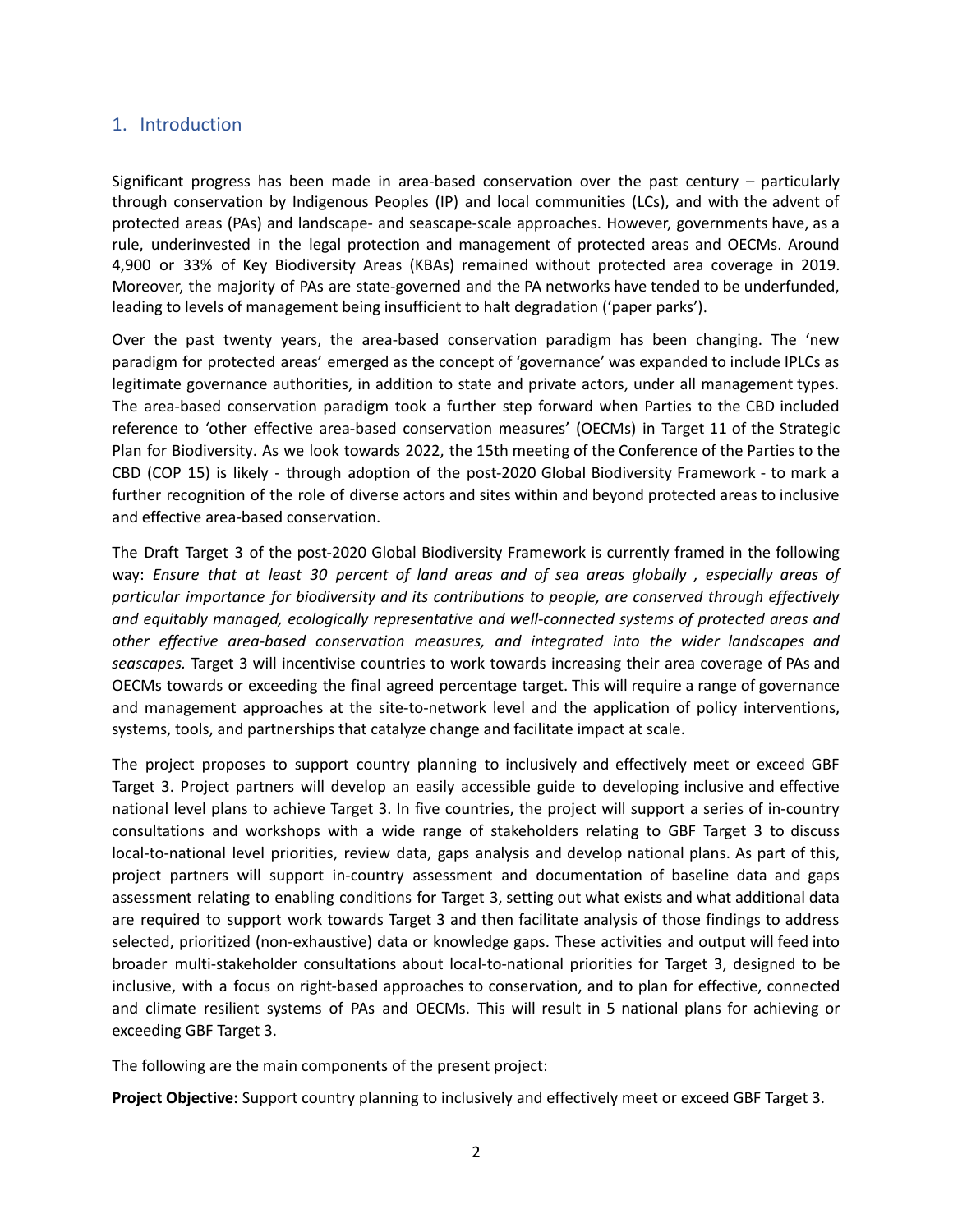### **Component 1: Develop inclusive and effective national level plans to achieve Target 3**.

**Outcomes 1.1:** Strengthened country planning/ capacity to meet/exceed GBF Target 3.

**Outputs 1.1.1:** A guide for countries to develop an inclusive and effective plan to meet or exceed GBF Target 3.

**Outputs 1.1.2:** National plans for five countries (developed through inclusive processes).

#### **Component 2: Knowledge products and M&E.**

**Outcomes 2.1:** Knowledge products are developed and shared with relevant rights holders and stakeholders to contribute to knowledge management.

**Outputs 2.1.1:** Capacity support and presentation materials for use by country representatives at the GEF Assembly in June 2022.

**Outputs 2.1.2:** Accessible project lessons and KM products and their dissemination, including dissemination of the guide and reports from 1.1.

**Outcomes 2.2:** M&E plan implemented for adaptive management.

**Outputs 2.2.1:** A monitoring and evaluation system, mainstreaming gender equality, to gauge the project's implementation progress and impact.

### 2. Regulations and Requirements

#### **Government Policies and Regulations**

The project will select five GEF eligible countries to develop inclusive and effective plans towards meeting or exceeding Target 3. Currently the project is still in the selection process for the five countries. The project will follow any national legal policies and regulations pertaining to stakeholder engagement applicable to this project, including public consultation and disclosure requirements.

#### **WWF Standard on Stakeholder Engagement**

The WWF GEF Agency requires all GEF projects to comply with GEF and WWF standards on Stakeholder Engagement, specifically the WWF Standard on Stakeholder [Engagement](https://wwfgeftracks.com/sites/default/files/2019-02/Standard%20on%20Stakeholder%20Engagement.pdf) and the associated [Procedures](https://wwfgeftracks.com/sites/default/files/2019-02/Procedures%20for%20Implementation%20of%20Standard%20on%20Stakeholder%20Engagement.pdf) for [Implementation](https://wwfgeftracks.com/sites/default/files/2019-02/Procedures%20for%20Implementation%20of%20Standard%20on%20Stakeholder%20Engagement.pdf) of the Standard on Stakeholder Engagement. Stakeholder engagement is an overarching term that encompasses a range of activities and interactions with stakeholders throughout the project cycle and is an essential aspect of good project management.

The WWF Standard on Stakeholder Engagement requires the Executing Agency to engage stakeholders throughout the life of the project; communicate significant changes to project stakeholders and consult on potential risks and impacts; establish a grievance redress mechanism and register, and respond to grievances throughout project execution; and disseminate information in a way that is relevant, transparent, objective, meaningful, and easily accessible. The Standard on Stakeholder Engagement promotes an inclusive process to support the development of strong, constructive and responsive relationships that help to identify and manage risks, and which encourage positive outcomes for stakeholders and project activities.

The project will comply with WWF and government restrictions to prevent the spread of the COVID-19 virus. During field visits and in-country travel, all attempts to practice social distancing will be made, as well as the use of personal protective equipment (PPE).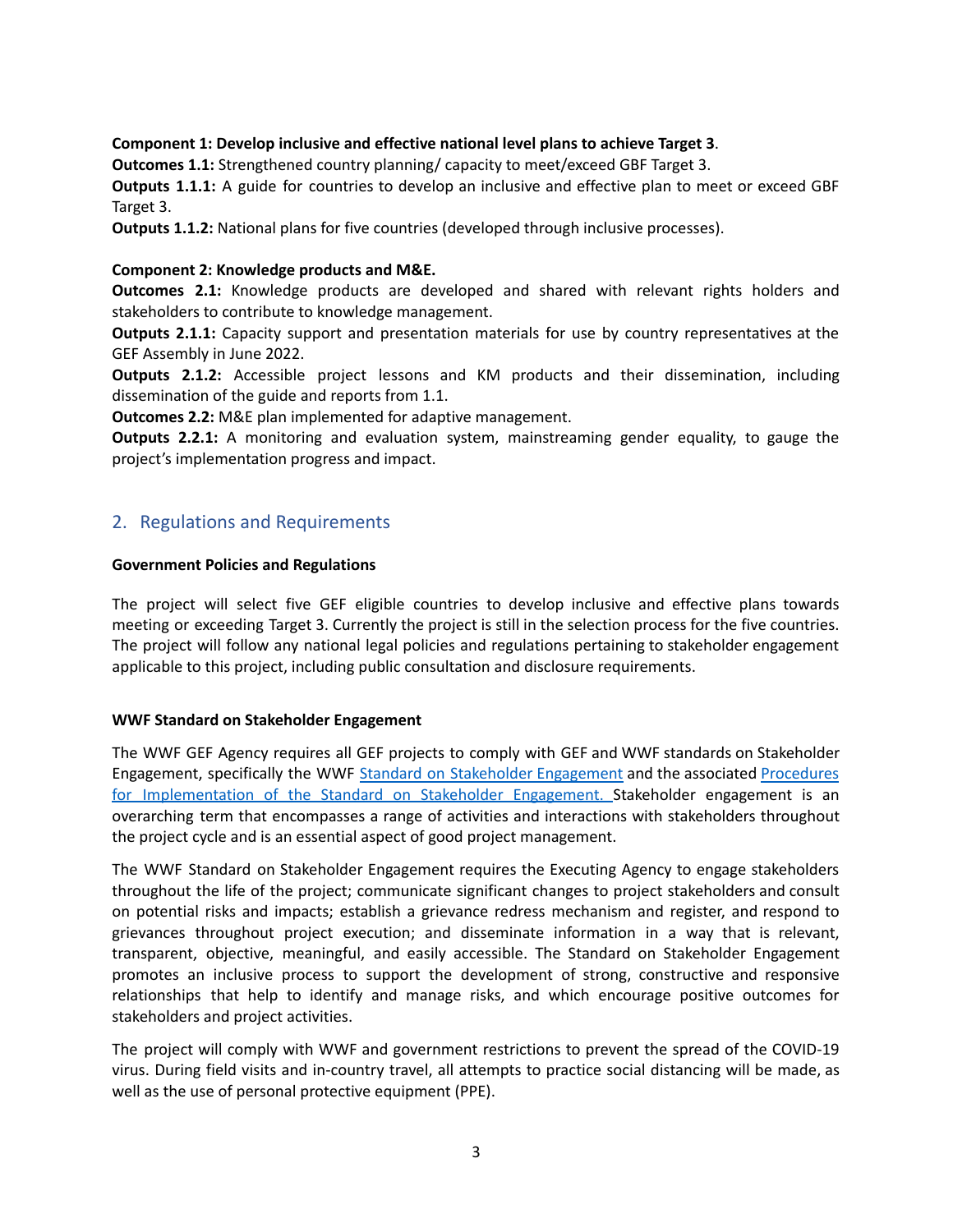## 3. Project Stakeholders

The project acknowledges that a key factor to accomplish Target 3 is the principle that countries' national-level planning processes are inclusive; i.e., that they are rights-based and include the full and effective participation of all relevant rights-holders and stakeholders. It is also imperative that existing or new protected areas and newly identified OECMs are governed and managed in ways that meet principles of equity, including recognition, procedure and distribution (CBD Decision 14/8, Annex II, 2018).

Stakeholder engagement is central to the objective of the project to support collaborative planning for an inclusive and effective conservation approach to Global Biodiversity Framework Target 3. Throughout the full process, stakeholder engagement will be a focus and include relevant **government ministries, national and international NGOs, IP federations/representation, local community leaders, and other key sectoral and interest groups.** Stakeholder engagement, including workshops and dedicated follow up, will capture perspectives, needs, gaps, and barriers related to area conservation and expansion, and promote: discussion about how to ensure inclusive processes required to advance national 30x30 Target 3 agendas; identification of challenges and sensitives; and discussions on appropriate processes for inclusivity. Stakeholders will require specific engagement strategies, and this may include the use of social media and high-impact messaging.

Additionally, project partners will support country representatives to present progress at the GEF Assembly in June 2022 and potentially at CBD COP 15 (if it occurs within the project period and side events are held). Project partners will also ensure that all project outputs, including lessons, are disseminated widely. A monitoring and evaluation system will be in place throughout, incorporating gender mainstreaming, to gauge the project's implementation progress and impact.

**During the design stage, project partners have identified broad categories of stakeholders, as well as their expected interest in the project and their expected participation, listed below. During the implementation stage of this project, each country will identify specific actors.**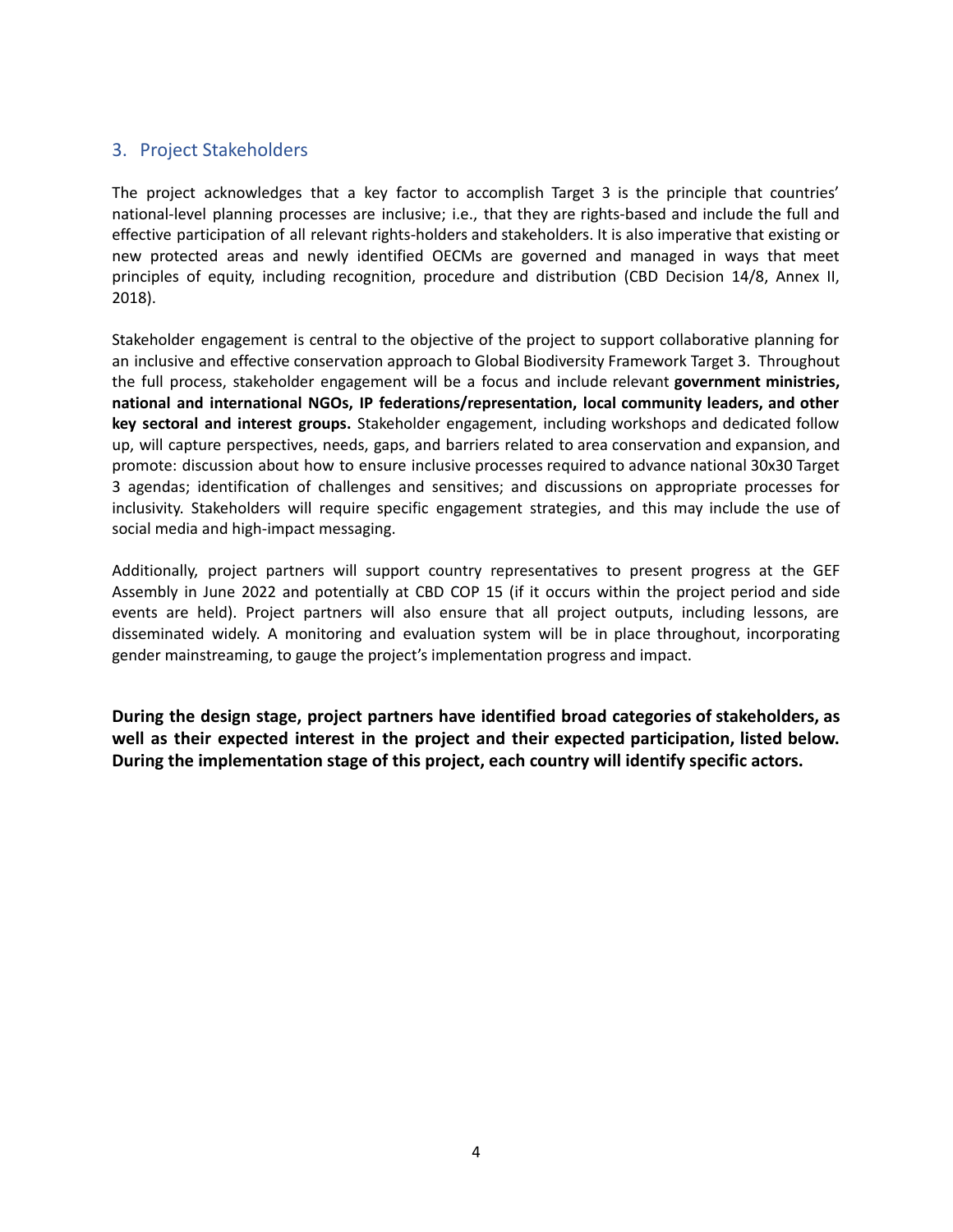| <b>Stakeholder Type</b>       | <b>Description</b>                                                                                                                                                                                                                                                                                                                                                                                                                                                                                                                                                                                   | <b>Interests in the Project</b>                                                                                                                                                                                                                                                                                                                                                                                                                                                                                                                                                                                                                                                                                                                                                                                                                                                                                                          | <b>Type of Engagement</b>                                                                                                                                                                                                                                                                                                                                                                                                                                                                         |
|-------------------------------|------------------------------------------------------------------------------------------------------------------------------------------------------------------------------------------------------------------------------------------------------------------------------------------------------------------------------------------------------------------------------------------------------------------------------------------------------------------------------------------------------------------------------------------------------------------------------------------------------|------------------------------------------------------------------------------------------------------------------------------------------------------------------------------------------------------------------------------------------------------------------------------------------------------------------------------------------------------------------------------------------------------------------------------------------------------------------------------------------------------------------------------------------------------------------------------------------------------------------------------------------------------------------------------------------------------------------------------------------------------------------------------------------------------------------------------------------------------------------------------------------------------------------------------------------|---------------------------------------------------------------------------------------------------------------------------------------------------------------------------------------------------------------------------------------------------------------------------------------------------------------------------------------------------------------------------------------------------------------------------------------------------------------------------------------------------|
| Global<br><b>Stakeholders</b> | International Organizations with a high<br>level of engagement with<br>intergovernmental processes.<br>The UN Environment Programme<br><b>World Conservation Monitoring</b><br>Centre (UNEP-WCMC).<br>International NGOs such as the<br>International Union for<br>Conservation of Nature (IUCN).<br>GEF Indigenous Peoples Advisory<br>$\bullet$<br>Group.<br>Commission on Environmental,<br>$\bullet$<br>Economic, and Social Policy.<br>UNDP.<br>$\bullet$<br>Bilateral supporters such as the<br>$\bullet$<br>Federal Ministry for Economic<br>Cooperation and Development.<br>(BMZ), KfW, AfD. | Global organizations are supporting countries in<br>their goals for conservation, including GBF Target<br>3. For example, WCMC is supporting countries to<br>report PAs and OECMs, including through a recent<br>Bezos Earth Fund grant focusing on The Andes and<br>the Congo Basin.<br>International NGOs are working in specific regions<br>to support Target 3-related activities.<br>Bilateral aid agencies are providing funding to<br>countries to support Target 3-related activities.<br>These organizations will be identified and engaged<br>in the project, for example in global consultations<br>and reviewing key documents from the project. In<br>countries where these organizations have<br>significant presence and interest in supporting<br>Target 3, and as identified by government and key<br>stakeholders as appropriate, they will be invited to<br>the stakeholder engagement process under Output<br>1.1.2. | Virtual webinar and focus group<br>discussions to critically engage with the<br>issues at the start of the project.                                                                                                                                                                                                                                                                                                                                                                               |
| <b>Governments</b>            | Relevant governmental agencies.<br>Ministry/department acting as<br>the CBD national focal point.<br>Local government entities, etc.                                                                                                                                                                                                                                                                                                                                                                                                                                                                 | Governments in the five selected countries will be<br>engaged as a key partner of the project.<br>Governments are interested in the contributions<br>that protected and conserved areas can make to<br>CBD goals, including GBF Target 3, and their<br>Nationally Determined Contributions under the<br>Paris Climate Agreement and towards meeting the<br>UN Sustainable Development Goals.                                                                                                                                                                                                                                                                                                                                                                                                                                                                                                                                             | Virtual webinar and focus group<br>$\bullet$<br>discussions to critically engage with the<br>issues at the start of the project.<br>A peer-review process to obtain<br>$\bullet$<br>feedback from a representative<br>cross-section of audiences for the guide.<br>(Component 1).<br>Series of in-country consultations and<br>$\bullet$<br>workshops with a wide range of<br>stakeholders relating to GBF Target 3 to<br>review data, gaps analysis and develop<br>national plans (Component 1). |
|                               |                                                                                                                                                                                                                                                                                                                                                                                                                                                                                                                                                                                                      |                                                                                                                                                                                                                                                                                                                                                                                                                                                                                                                                                                                                                                                                                                                                                                                                                                                                                                                                          |                                                                                                                                                                                                                                                                                                                                                                                                                                                                                                   |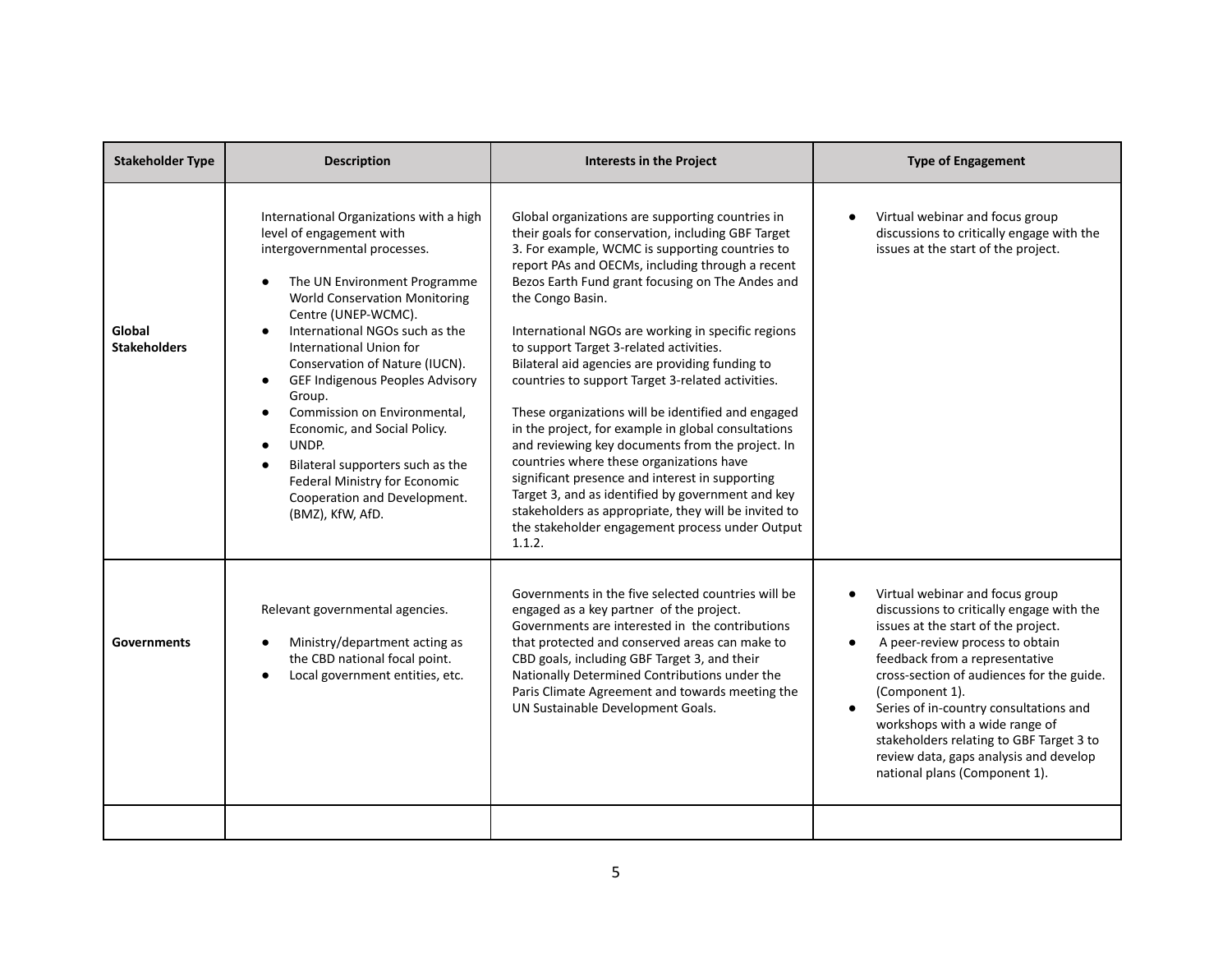| <b>Stakeholder Type</b>                                                                                                    | <b>Description</b>                                                                                                                                                                              | <b>Interests in the Project</b>                                                                                                                                                                                                                                                                                                                                                                                                                                                                           | <b>Type of Engagement</b>                                                                                                                                                                                                                                                                                                                                                                                                                                                                         |
|----------------------------------------------------------------------------------------------------------------------------|-------------------------------------------------------------------------------------------------------------------------------------------------------------------------------------------------|-----------------------------------------------------------------------------------------------------------------------------------------------------------------------------------------------------------------------------------------------------------------------------------------------------------------------------------------------------------------------------------------------------------------------------------------------------------------------------------------------------------|---------------------------------------------------------------------------------------------------------------------------------------------------------------------------------------------------------------------------------------------------------------------------------------------------------------------------------------------------------------------------------------------------------------------------------------------------------------------------------------------------|
| <b>Communities and</b><br>Indigenous<br><b>Peoples</b>                                                                     | Local Communities.<br>$\bullet$<br>Federations.<br>Indigenous Peoples.                                                                                                                          | Communities and Indigenous Peoples in the five<br>selected countries will be engaged as a key partner<br>of the project.<br>Many Indigenous Peoples and local communities<br>are interested in leading and partnering on<br>rights-based conservation within their territories<br>and areas, and will be exploring how to contribute<br>to GBF Target 3.                                                                                                                                                  | Virtual webinar and focus group<br>$\bullet$<br>discussions to critically engage with the<br>issues at the start of the project.<br>A peer-review process to obtain<br>$\bullet$<br>feedback from a representative<br>cross-section of audiences for the guide.<br>(Component 1).<br>Series of in-country consultations and<br>$\bullet$<br>workshops with a wide range of<br>stakeholders relating to GBF Target 3 to<br>review data, gaps analysis and develop<br>national plans (Component 1). |
| Community-<br>based<br><b>Organizations</b>                                                                                | Community based organization (CBO)<br>refers to a non-profit organization<br>aimed at making desired<br>improvements to a community's social<br>health, well-being, and overall<br>functioning. | Main community based organizations in the five<br>selected countries will be engaged as a key partner<br>of the project.<br>Local analysis, compensation, community support,<br>alternative livelihoods, education, and governance<br>must all be addressed in order for increased<br>protected areas to be implemented effectively.                                                                                                                                                                      | Virtual webinar and focus group<br>discussions to critically engage with the<br>issues at the start of the project.<br>A peer-review process to obtain feedback<br>from a representative cross-section of<br>audiences for the guide (Component 1).<br>Series of in-country consultations and<br>$\bullet$<br>workshops with a wide range of<br>stakeholders relating to GBF Target 3 to<br>review data, gaps analysis and develop<br>national plans (Component 1).                               |
| NGOs -<br>international and<br>local (listing only<br>international<br>NGOs due to not<br>having defined<br>the countries) | For example:<br>The Nature Conservancy.<br>$\bullet$<br>Conservation International.<br>World Conservation Society.<br>The National Geographic Society.<br>The Sierra Club.<br>Greenpeace.       | Donors and conservation NGOs are supporting<br>both the global movement for 30x30 and individual<br>countries' progress. Some key organizations are<br>working actively on Target 3 by leading initiatives<br>as the Campaign for Nature, which is a partnership<br>of the Wyss Campaign for Nature, National<br>Geographic Society, and a growing coalition of<br>more than 100 conservation organizations around<br>the world. Specifically, the Campaign for Nature is<br>calling on world leaders to: | Virtual webinar and focus group<br>discussions to critically engage with the<br>issues at the start of the project.                                                                                                                                                                                                                                                                                                                                                                               |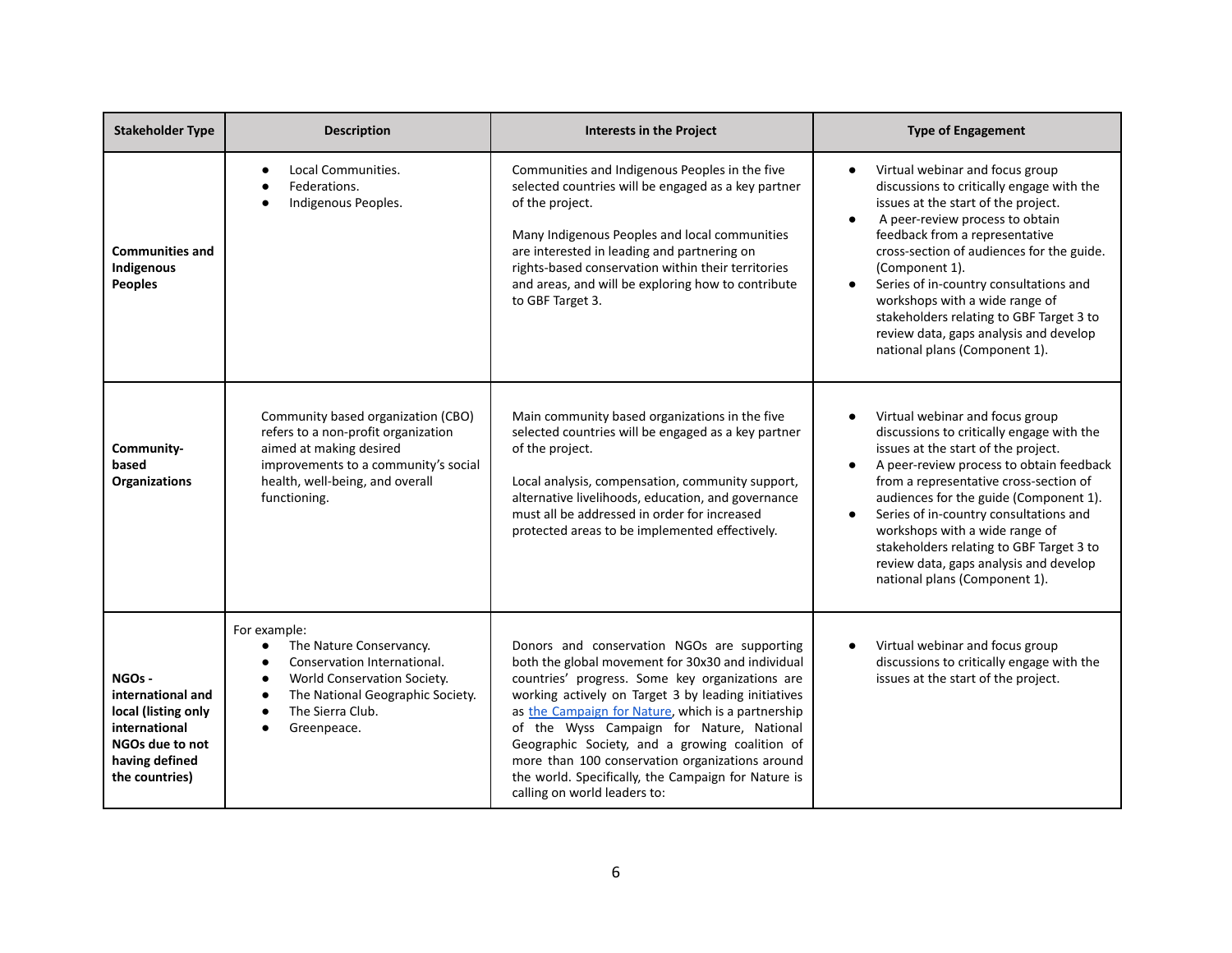| <b>Stakeholder Type</b>               | <b>Description</b>                                                                                                                                                               | <b>Interests in the Project</b>                                                                                                                                                                                                                                                                                                      | <b>Type of Engagement</b>                                                                                                                                                                                                                                                      |
|---------------------------------------|----------------------------------------------------------------------------------------------------------------------------------------------------------------------------------|--------------------------------------------------------------------------------------------------------------------------------------------------------------------------------------------------------------------------------------------------------------------------------------------------------------------------------------|--------------------------------------------------------------------------------------------------------------------------------------------------------------------------------------------------------------------------------------------------------------------------------|
|                                       |                                                                                                                                                                                  | commit to protecting at least 30% of the<br>$\circ$<br>planet by 2030;<br>help mobilize financial resources to ensure<br>$\circ$<br>protected areas are properly managed;<br>and,<br>approach biodiversity conservation in a way<br>$\circ$<br>that fully integrates and respects<br>indigenous leadership and indigenous<br>rights. |                                                                                                                                                                                                                                                                                |
| Philanthropic<br><b>Organizations</b> | The Bezos Earth Fund (BEF).<br>Gordon and Betty Moore.<br>Foundation.<br>Ben and Lucy Ana Walton.<br>$\bullet$<br>The Pew Charitable Trusts.                                     | Donors and conservation NGOs are supporting<br>both the global movement for 30x30 and individual<br>countries' progress.                                                                                                                                                                                                             | WWF country offices will work with the<br>relevant actors to bring together through<br>inclusive consultations and workshops a<br>wide range of rights holders and<br>stakeholders - to discuss the issues<br>relevant to developing national level<br>plans for GBF Target.   |
| Academia                              | Universities at the national level.                                                                                                                                              | Biodiversity research generates critically important<br>knowledge for the implementation of the<br>Convention on Biological Diversity (CBD)'s goals.                                                                                                                                                                                 | WWF country offices will work with the<br>relevant actors to bring together through<br>inclusive consultations and workshops a<br>wide range of rights holders and<br>stakeholders - to discuss the issues<br>relevant to developing national level<br>plans for GBF Target.   |
| <b>Private Sector</b>                 | Ecotourism Business.<br>Financial institutions.<br>Agribusiness.<br>Private companies.<br>$\bullet$<br>Producers' associations.<br>Microfinance agencies and banks.<br>$\bullet$ | Conservation areas generate economic benefits<br>(for example, revenue from nature tourism and<br>ecosystem services), making PAs/Nature as an<br>independent economic sector.                                                                                                                                                       | WWF country offices will work with the<br>relevant actors to bring together through<br>inclusive consultations and workshops a<br>wide range of rights holders and<br>stakeholders - to discuss the issues<br>relevant to developing national level<br>plans for GBF Target 3. |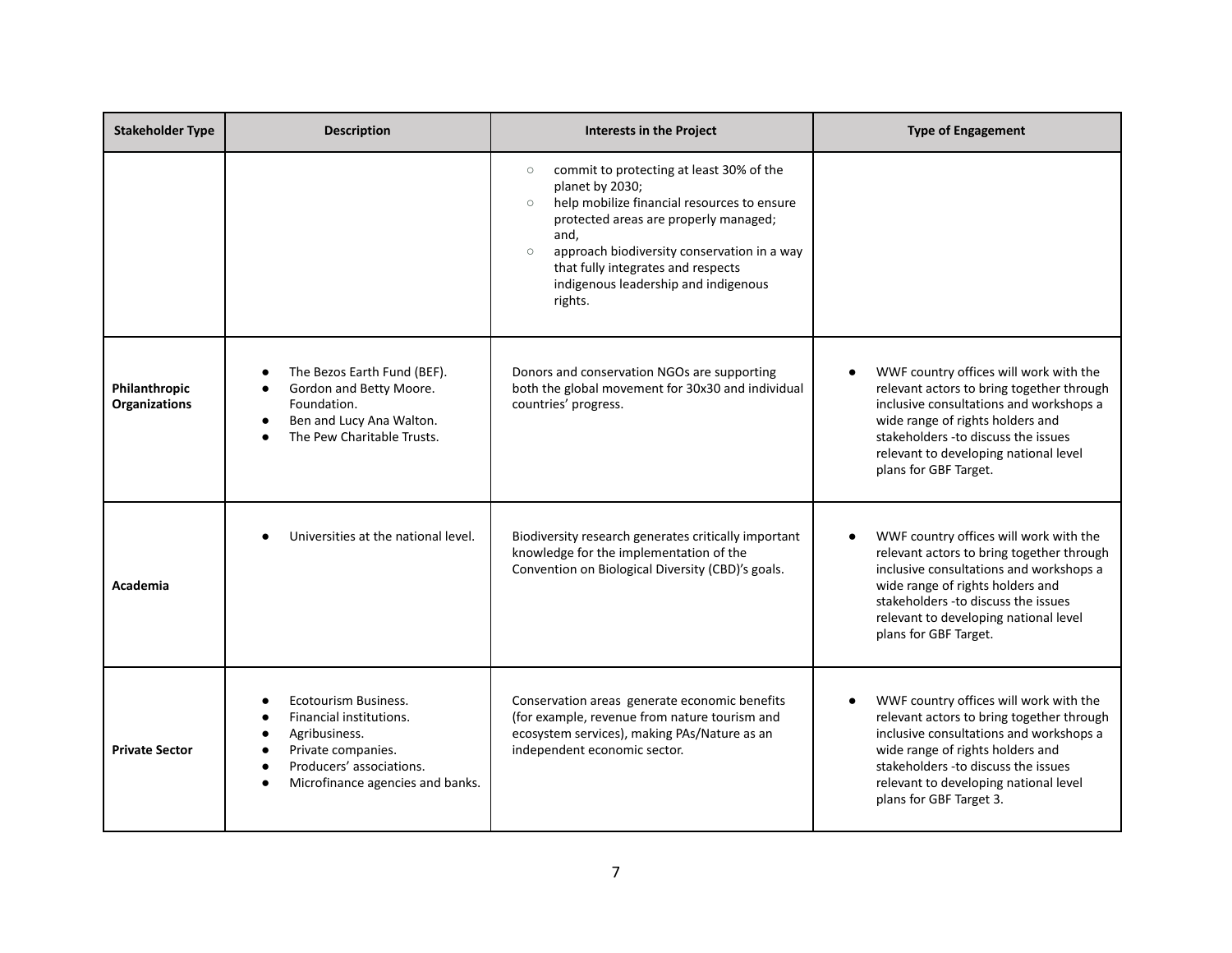| <b>Stakeholder Type</b>      | <b>Description</b>                                                                                                                                                                                                                                                                                                                         | <b>Interests in the Project</b>                                                                                                                                                                                                                                                                                                                                                                                                                                                                          | <b>Type of Engagement</b>                                                                                                                                                                                                                                                                                                                                                                                      |
|------------------------------|--------------------------------------------------------------------------------------------------------------------------------------------------------------------------------------------------------------------------------------------------------------------------------------------------------------------------------------------|----------------------------------------------------------------------------------------------------------------------------------------------------------------------------------------------------------------------------------------------------------------------------------------------------------------------------------------------------------------------------------------------------------------------------------------------------------------------------------------------------------|----------------------------------------------------------------------------------------------------------------------------------------------------------------------------------------------------------------------------------------------------------------------------------------------------------------------------------------------------------------------------------------------------------------|
| <b>Multilaterals</b>         | Climate Investment Funds (CIF).<br>Green Climate Fund (GCF).<br>Global Environmental Facility.<br>$(GEF)$ .                                                                                                                                                                                                                                | Multilaterals are interested in supporting<br>innovative models that provide long-term funding<br>for protected areas to governments, NGOs and<br>Indigenous Peoples, and local communities<br>accountable for measured outcomes.                                                                                                                                                                                                                                                                        | WWF country offices will work with the<br>relevant actors to bring together through<br>inclusive consultations and workshops a<br>wide range of rights holders and<br>stakeholders - to discuss the issues<br>relevant to developing national level<br>plans for GBF Target.                                                                                                                                   |
| Program &<br><b>Projects</b> | World Bank GEF-6/7 Amazon<br>Sustainable Landscapes Program.<br>WB-GEF GWP.<br>UNEP-GEF.<br>Congo Basin Programs.<br>Earth for Life.<br>Enduring Earth.<br>Project Finance for Permanence<br>$(PFP)$ .<br>Legacy Landscapes Fund.<br>The Blue Nature Alliance to<br>Expand and Improve<br>Conservation.<br>Pristine Seas.<br>GEF CI/ IUCN. | A series of PFPs are under development and<br>implementation, which are building financial and<br>management capacity for area-based conservation<br>in target geographies around the world. PFPs<br>empower local partners, align resources and<br>efforts toward a specific conservation goal,<br>improve management effectiveness and<br>institutional capacities, and directly address the<br>challenges and threats to protected and conserved<br>areas to generate long term conservation results. | The proposed Target 3 GEF Project will<br>coordinate and build off some existing<br>best-practice, wide reaching knowledge sharing<br>platforms, to disseminate results.<br>The project will coordinate with and learn from<br>the following programs:<br>Amazon Region Protected Areas for Life<br>Project (ARPA).<br>Forever Costa Rica.<br>Bhutan For Life.<br>Peru's Natural Legacy.<br>Heritage Colombia. |

## 4. Summary of any previous stakeholder engagement activities

In late-October of 2021, WWF-US was requested to be the GEF Agency and lead execution of a project with the Conservation Strategy Fund to 'design a model for national 30x30 blueprints and test and apply it in 5-8 selected GEF-eligible countries.' This includes supporting countries to present their progress at the GEF Assembly (mid-2022) and finalize the work by April 2023.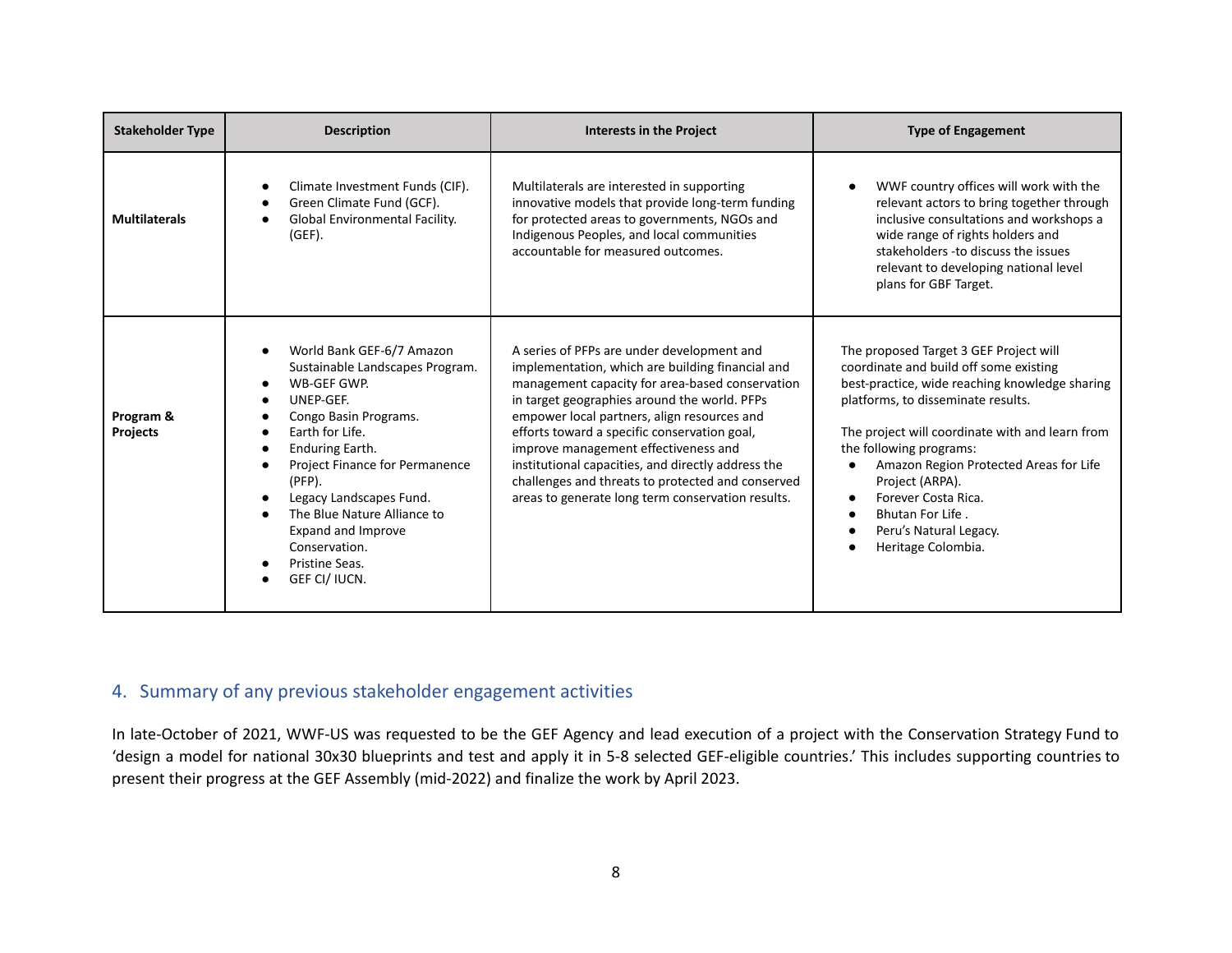Currently, the project has held initial meetings with WWF Offices and will engage with Country GEF Operational Focal Points, CBD Focal Points, and relevant lead Ministries. Below is a summary of the meetings and conversations held prior to project approval.

| <b>Dates</b>                     | <b>Participants</b>                                                                                      | <b>General Concerns and Commentaries</b>                                                                                                                                                                                                                                                                                                                                                                                                                                                                                   | How concerns were addressed                                                                                                                                                                                                                                                                                                                                                                                                                                                                          |  |
|----------------------------------|----------------------------------------------------------------------------------------------------------|----------------------------------------------------------------------------------------------------------------------------------------------------------------------------------------------------------------------------------------------------------------------------------------------------------------------------------------------------------------------------------------------------------------------------------------------------------------------------------------------------------------------------|------------------------------------------------------------------------------------------------------------------------------------------------------------------------------------------------------------------------------------------------------------------------------------------------------------------------------------------------------------------------------------------------------------------------------------------------------------------------------------------------------|--|
| Oct 28 -<br>Dec 13 <sup>th</sup> | Meetings with eight<br><b>WWF Country</b><br>Offices.<br>WWF-US.<br>Conservation<br><b>Strategy Fund</b> | How much support will each country receive?<br>$\bullet$<br>Will they have access to experts and<br>staff?<br>Timing is tight for stakeholders' engagements,<br>creating a pre-plan for June GEF Assembly and<br>finalizing a document of a plan/strategy by<br>December 2022.<br>Government involvement requires a lot of effort<br>$\bullet$<br>on the part of country offices.<br>Working through the pandemic and covid impacts.                                                                                       | Given the very short timeframe for project<br>development (under two months), the five<br>participating countries will be selected early in<br>implementation. A selection process and criteria<br>for selection of the 5 countries has been<br>developed and agreed upon, as follows.<br>The selection criteria will take into account the<br>respective Government's willingness to generate<br>plans for Target 3 in the short project timeframe.                                                 |  |
| <b>Oct 28</b>                    | GEF, STAP, WWF-US,<br>and Conservation<br>Strategy Fund.                                                 | Discussion on the general objectives of the study, with the<br>goal of presenting the study at the next GEF Assembly in<br>May/June 2022<br>Need to think about taking previous global studies<br>$\bullet$<br>down to the country level.<br>Political will and how to address subsidies and<br>$\bullet$<br>turning those into incentives rather than the<br>current perverse incentives.<br>Consider the role of protected and conserved<br>areas to ensure rights of local communities to<br>access land and resources. | Hold virtual consultations with in-country<br>$\bullet$<br>representatives from WWF and CSF to assess<br>against the full list of criteria,<br>Hold virtual consultations with relevant<br>$\bullet$<br>government ministries, GEF OFPs and CBD Focal<br>Points to discuss the project and gauge willingness<br>and interest to engage.<br>The selection criteria takes into account<br>$\bullet$<br>Commitment to IPLC approaches, such as ICCAs<br>and OECMs, and leadership in IPLC conservation. |  |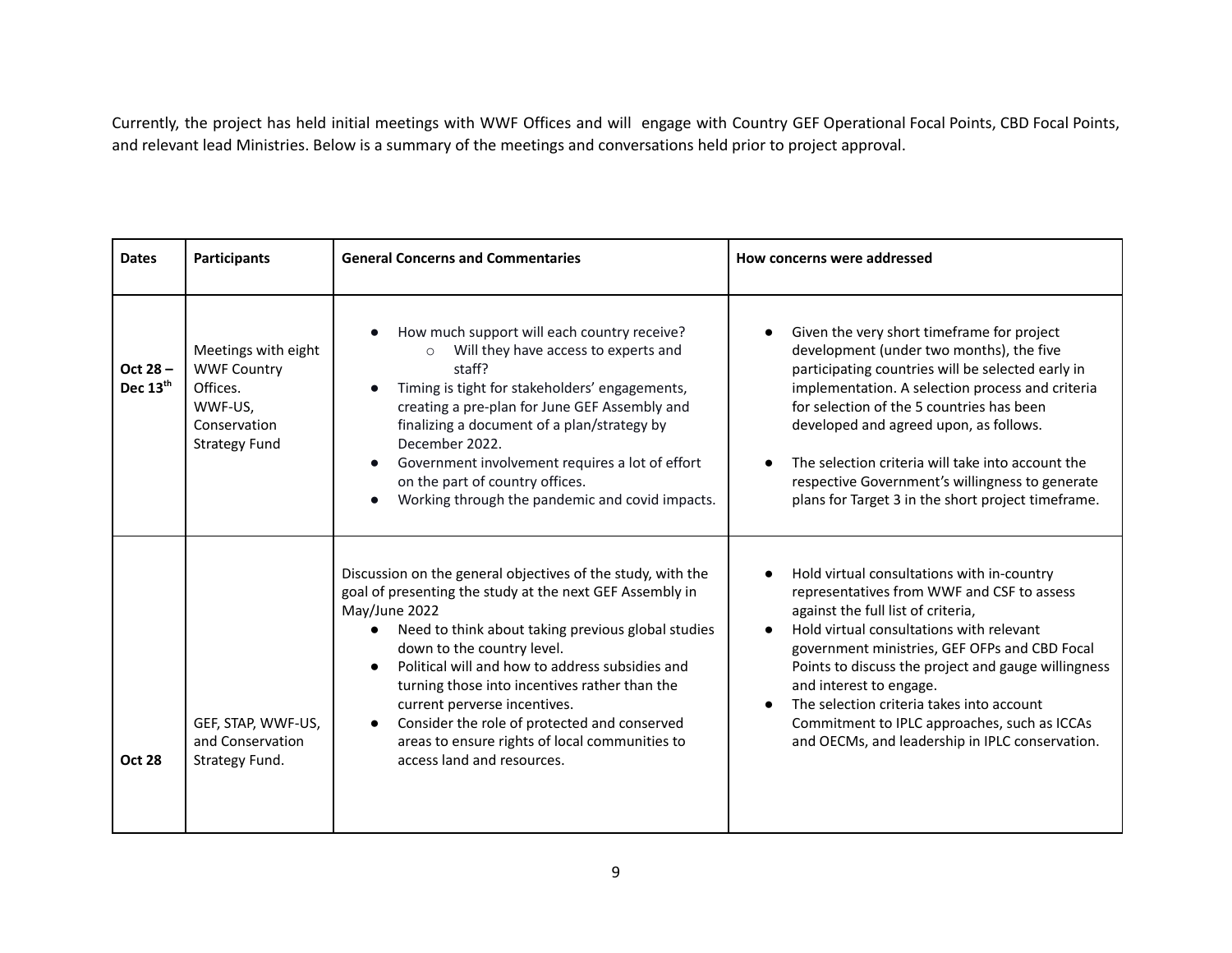| Nov <sub>2</sub> | GEF, STAP, WWF-US,<br>and Conservation<br>Strategy Fund.                                                                                                                                                                                                                                                                                                                                                                                                                                                                                                                                                       | Conversation on how to build 5 cases for the project.<br>IPLC engagement as part of the process.<br>$\circ$<br>Even where we have data we are limited -<br>$\circ$<br>ARPA is 15% of Amazon and only PAs - not<br>the whole country and not OECMs.<br>What is the purpose - is it a campaign to get<br>countries to want to do 30x30? Or is it a technical<br>pathway to understand how to get to 30x30?<br>Every PFP is totally different because it's bottom<br>up, and reflects individual countries' needs.<br>(Unless framework means broad actions?). And<br>expanding 30x30 (beyond NPA and specific<br>geographic focus) would likely make this even<br>more varied country to country. | A selection process and criteria for selection of the<br>5 countries.<br>WWF country offices will work with the relevant<br>$\bullet$<br>governmental agencies and other relevant actors<br>to bring together through inclusive consultations<br>and workshops a wide range of rights holders and<br>stakeholders - such as other government<br>departments, IPLC representatives and<br>federations, private actors, academics and<br>NGOs/CBOs, with a cross-cutting focus on gender -<br>to discuss the issues relevant to developing<br>national level plans for GBF Target 3.                                                                                                                                                                                                                                                                                                                                                                                                     |  |
|------------------|----------------------------------------------------------------------------------------------------------------------------------------------------------------------------------------------------------------------------------------------------------------------------------------------------------------------------------------------------------------------------------------------------------------------------------------------------------------------------------------------------------------------------------------------------------------------------------------------------------------|-------------------------------------------------------------------------------------------------------------------------------------------------------------------------------------------------------------------------------------------------------------------------------------------------------------------------------------------------------------------------------------------------------------------------------------------------------------------------------------------------------------------------------------------------------------------------------------------------------------------------------------------------------------------------------------------------|----------------------------------------------------------------------------------------------------------------------------------------------------------------------------------------------------------------------------------------------------------------------------------------------------------------------------------------------------------------------------------------------------------------------------------------------------------------------------------------------------------------------------------------------------------------------------------------------------------------------------------------------------------------------------------------------------------------------------------------------------------------------------------------------------------------------------------------------------------------------------------------------------------------------------------------------------------------------------------------|--|
| <b>Nov 22</b>    | Conversations on Table B:<br>It benefits the work to do some specific highlights<br>$\bullet$<br>and elements; what does inclusive mean within<br>the frame? What does it mean for IPLC to be in the<br>WWF-US and GEF<br>driver's seat? Make the most of having a global<br>Sec.<br>stage to highlight issues.<br>Inclusion of marine areas - how to represent that<br>$\bullet$<br>in Table B. Marine areas are often under separate<br>programs, e.g., LMEs, UNEP, or UNDP. We need to<br>be mindful of those frameworks and how to<br>engage those. Include how to manage that<br>complexity in the Guide. |                                                                                                                                                                                                                                                                                                                                                                                                                                                                                                                                                                                                                                                                                                 | The selection criteria take into account to<br>commitment to IPLC approaches, such as ICCAs<br>and OECMs, and leadership in IPLC conservation,<br>Countries can use the evolving text of Target 3 to<br>$\bullet$<br>guide the focus of this section, that should also<br>consider the drivers of biodiversity loss (direct<br>exploitation of organisms, climate change,<br>pollution and invasive non-native species) and<br>issues related to inclusive and effective<br>conservation, including human rights and land<br>tenure of IPLCs.<br>The proposed alternative scenario is focused at the<br>$\bullet$<br>national level and involves a substantially more<br>inclusive and effective approach to area-based<br>conservation as the basis for achieving or<br>exceeding Target 3 of the GBF. There are<br>comprehensive, nationally-tailored plans of action,<br>taking account of data and analysis needs, gaps,<br>barriers, budget, inter alia, to guide country efforts |  |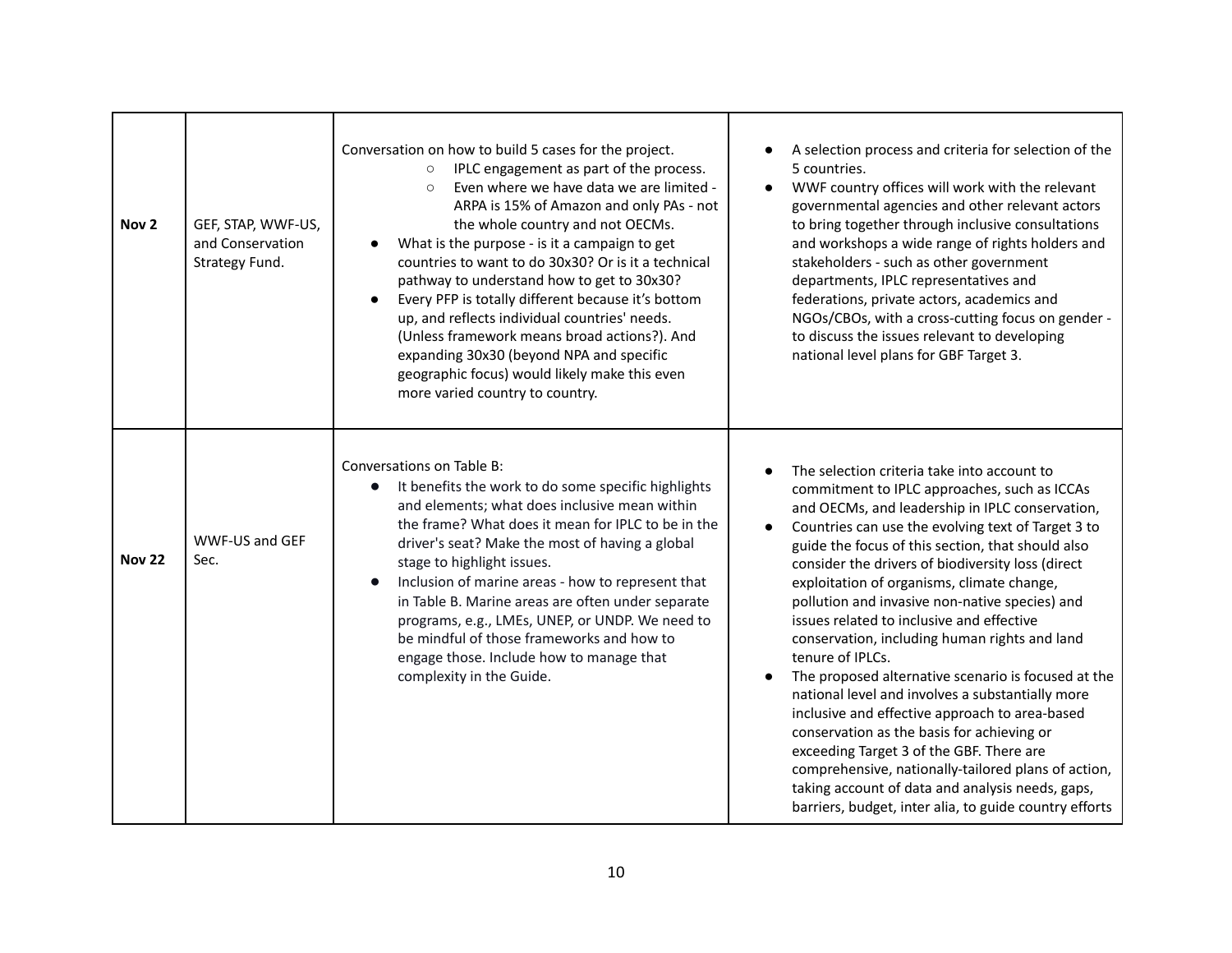|  | to achieve Target 3 objectives and guidance with<br>respect to development of such plans. These plans<br>will include the identification of key terrestrial and<br>marine areas that could contribute to achieve the<br>30x30 target at the national level, as well as all the<br>potential land and sea areas that could be added<br>and further contribute to achieve the target. |
|--|-------------------------------------------------------------------------------------------------------------------------------------------------------------------------------------------------------------------------------------------------------------------------------------------------------------------------------------------------------------------------------------|
|  |                                                                                                                                                                                                                                                                                                                                                                                     |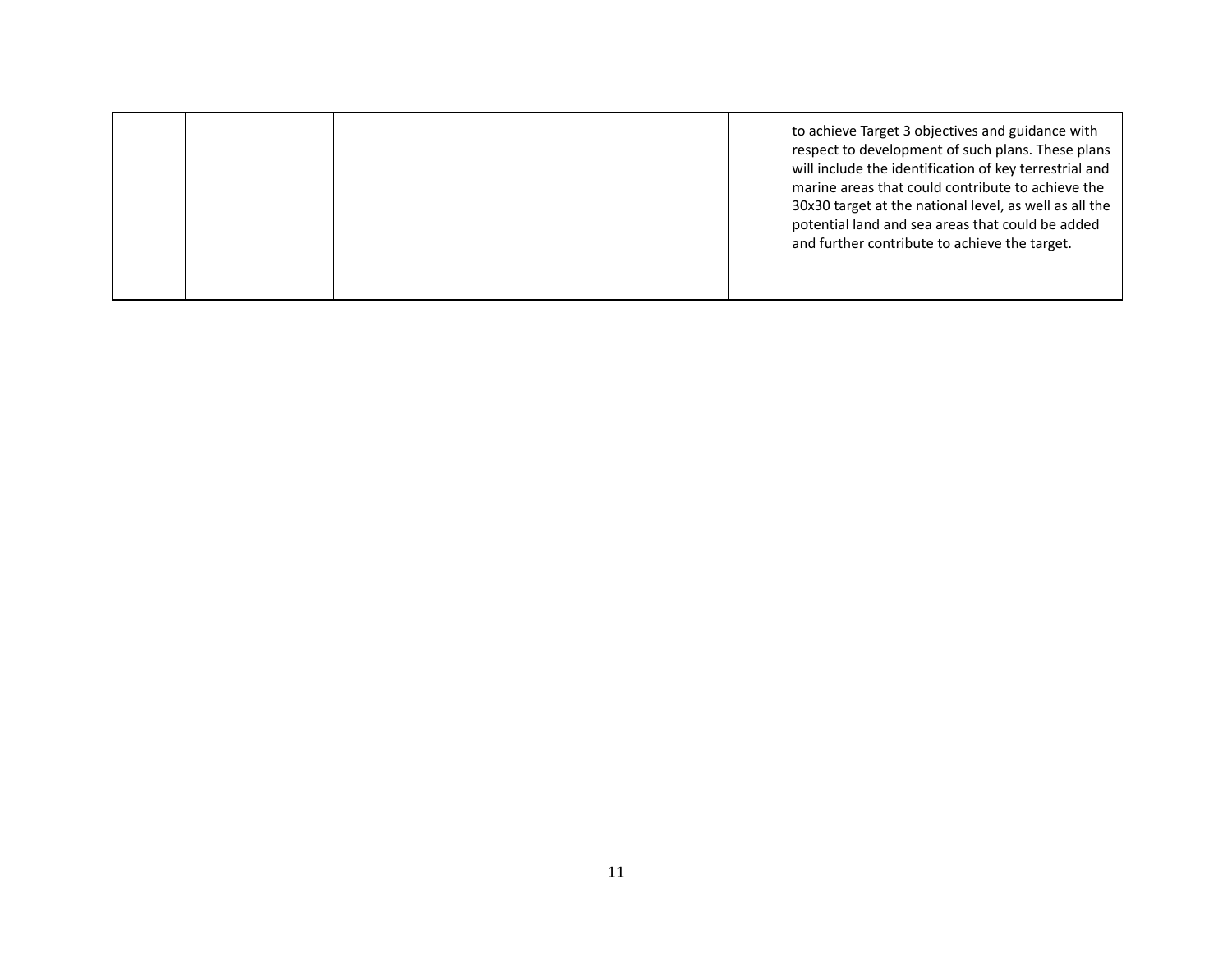# 5. Stakeholder Engagement Plan

To achieve the goal of advancing implementation and the achievement of Action Target 3 of the draft GBF, each project component has a strong stakeholder focus. Stakeholder engagement processes will be central to the development of blueprints to ensure ownership and buy-in amongst government, private sector, IPLCs, and the public. Different stakeholders will require different engagement strategies including the use of social media and high-impact messaging.

Given the very short timeframe for project development (under two months), the five participating countries will be selected early in implementation. A selection process and criteria for selection of the 5 countries has been developed and agreed upon:

### **Process:**

- Develop a long list of countries that meet the goals of geographic representation of the GEF client countries and some level of commitment towards Target 3,
- Hold virtual consultations with in-country representatives from WWF and CSF to assess against the full list of criteria,
- Create a short list with a balance of: geographic representation, and an LDC, a SIDS, and a MIC,
- Hold virtual consultations with GEF OFPs and CBD Focal Points to discuss the project, and
- Finalize the list of 5 countries.

### **Selection Criteria:**

- Government willingness to generate plans for Target 3 in the short project timeframe,
- Likelihood of engagement of civil society and IPLCs in the project and good relationship and attitude of government and project partners to civil society and IPLCs,
- Commitment to IPLC approaches, such as ICCAs and OECMs, and leadership in IPLC conservation,
- WWF office capacity (and CSF reach) to facilitate the project implementation in-country, especially the stakeholder engagement,
- Availability of technical expertise in-country to do the required analyses,
- Strong commitment to Target 3 (high ambition coalition member),
- Low risk of political turnover or instability in the project period,
- Capacity to influence other countries, and
- Availability of relevant data
- Contributes to representation of the GEF client country diversity: terrestrial, marine, LDC, SIDS, UMIC, MIC, mega-diverse..

Some of the main stakeholder engagement activities are described below:

### **Component 1: Develop inclusive and effective national level plans to achieve Target 3**

● Virtual webinar and focus group discussions at the global level to critically engage with the issues at the start of the project.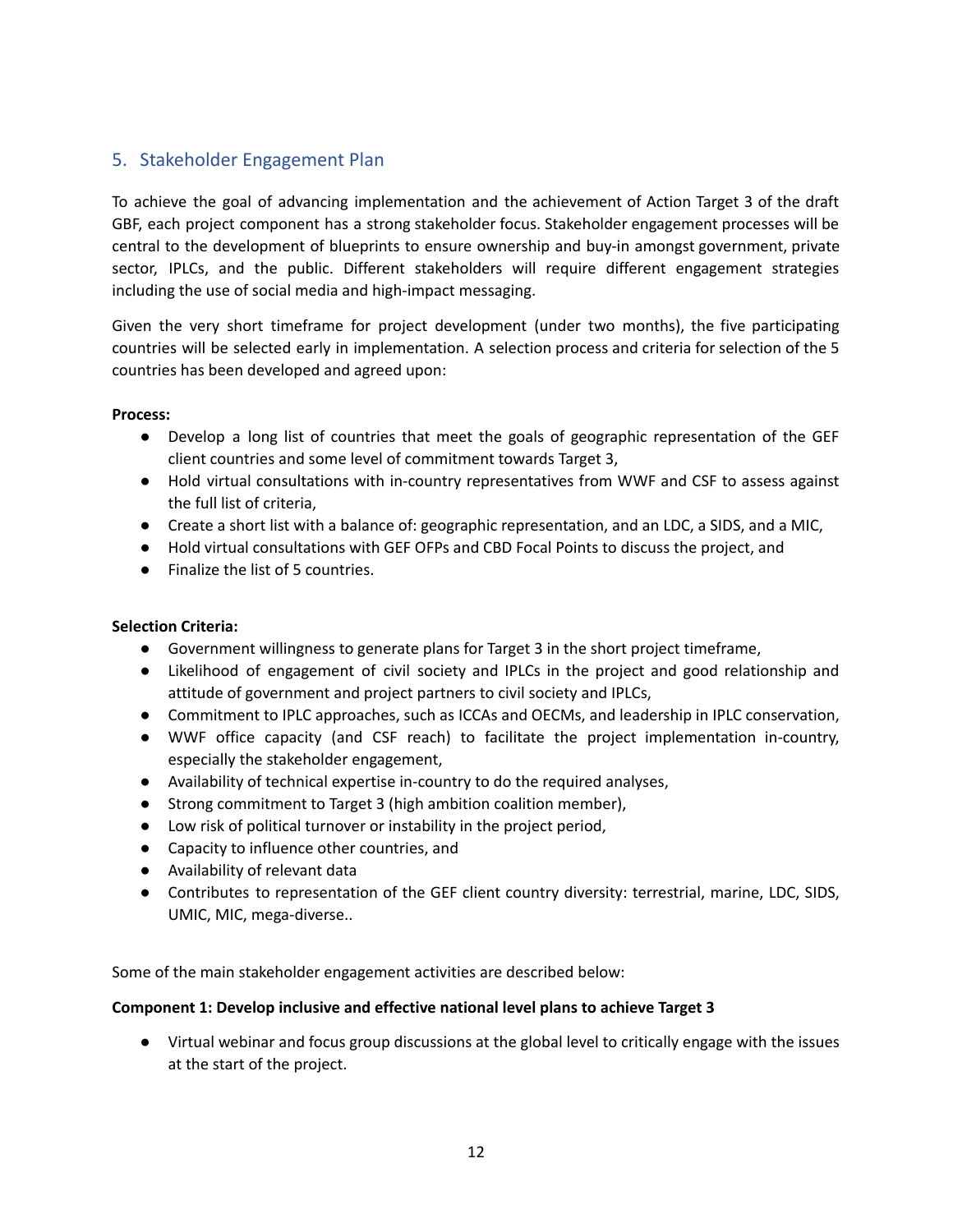● Facilitate a peer-review process to obtain feedback from a representative cross-section of right holders and stakeholders, including IPLCs.

WWF country offices will collaborate with relevant governmental agencies (e.g., a ministry/department acting as the CBD national focal point) and other relevant actors to bring together a diverse range of rights holders and stakeholders - including other government departments, IPLC representatives and federations, private actors, academics, and NGOs/CBOs - to discuss issues relevant to development of plans. A stakeholder analysis will be completed at an early stage of the project, with direct linkages to the project Stakeholder Engagement Plan. The work will be guided by a short, 5 page document, produced by the project partners that set out the key elements of planning for GBF Target 3 in ways that are inclusive and deliver effective conservation outcomes (as outlined in Output 1.1.1).

Subject to reasonable national-level flexibility and considerations such as COVID, the consultation process at the national level, under Output 1.1.2 will involve the following phases:

- *Awareness and capacity*: consultations will first focus on right holder and stakeholder-specific workshops where certain groups require awareness raising and/or capacity building to enable them to engage with the issues. This will likely include IPLC groups.
- *Issue identification*: consultations to identify key opportunities as well as issues that need to be discussed or barriers that need to be resolved to support inclusive and effective GBF Target 3 plans.
- *Issue engagement*: consultations to address the issues and/or barriers identified in phase 2.
- *Development of plans*: consultations and working groups to develop a draft GBF Target 3 plan.
- *Inclusive review*: consultations among all key rights holders and stakeholders to provide feedback on the draft plan.
- *Finalisation*: Agreement by all relevant rights holders and stakeholders.

The meetings will be held in ways that make them as accessible as possible to the relevant rights holder and stakeholders, i.e., not held only in the respective capital cities. Rapporteurs will ensure all proceedings are recorded and participants in all activities should be documented. This work will begin immediately when the project is agreed and should end just before the end of the project.

### **Component 2: Knowledge products and M&E**

- Knowledge products are developed and shared with relevant stakeholders to contribute to knowledge management.
- All the national plans, guides, and related reports will be hosted and disseminated by governmental agencies of the 5 selected countries. They will decide the most effective and inclusive manner to disseminate these reports and their main findings with relevant stakeholders in each country, and these may include emails to at least the people who attended the consultative processes and other relevant individuals and bodies, national level in person or virtual information sharing sessions, and/or the development of multimedia products to share the plans.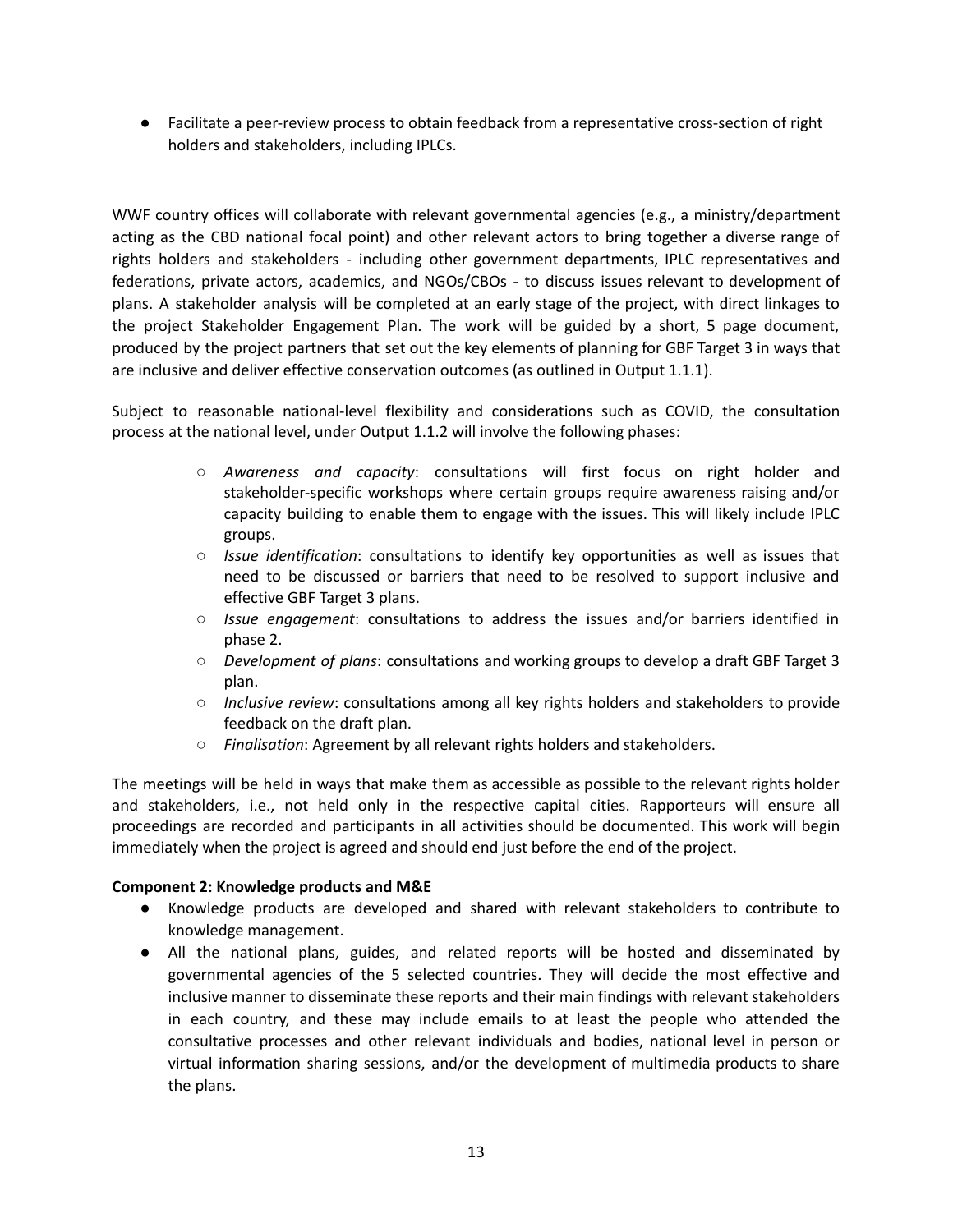## 6. Resources and Responsibilities

The PMU in WWF-US will be responsible for planning and budgeting for stakeholder engagement. In each country, the WWF Office, in coordination with the government, will be responsible for facilitating and documenting stakeholder engagement.

The WWF GEF Agency is responsible for oversight. The Project Management Unit (PMU), particularly the Program Officer, is responsible for executing the Stakeholder Engagement Plan and overall compliance with the WWF Standard on Stakeholder Engagement. Moreover, the WWF Country Offices will be responsible for supporting the implementation of the appropriate and inclusive consulting process for each selected country. As stakeholder engagement is a core part of project activities, the budget for stakeholder engagement activities has been incorporated into the project budget.

### 6. Grievance Mechanism

The grievance mechanism is designed to enable the receipt of complaints of affected women and men and public concerns regarding the environmental and social performance of the project. In short, the aim of the mechanism is to provide people fearing, or suffering, adverse impacts with the opportunity to be heard and assisted. It is designed to address the concerns of the community(ies) with a particular project, identify the root causes of the conflicts, and find options for the resolution of grievances. Therefore, it is an essential tool to foster good cooperation with project stakeholders and ensure adequate delivery of previously agreed-upon results.

This mechanism is designed to:

- Address potential breaches of WWF's policies and procedures;
- Be independent, transparent, and effective;
- Be accessible to project-affected people;
- Keep complainants abreast of progress of cases brought forward; and
- Maintain records on all cases and issues brought forward for review.

**The Project Management Unit (PMU) will be responsible for informing project-affected parties about the grievance mechanisms.** Contact information of the staff member responsible for the grievance mechanism in the PMU will be made publicly available.

### **WWF GEF Agency Grievance Mechanism**

Project-affected communities and other interested stakeholders may raise a grievance at any time to the WWF GEF Agency. Contact information of the WWF GEF Agency will be made publicly available.

A grievance can be filed with the Project Complaints Officer (PCO), a WWF staff member fully independent from the WWF GEF Agency, who is responsible for the WWF Accountability and Grievance Mechanism and who can be reached at:

**Email:** [SafeguardsComplaint@wwfus.org.](mailto:SafeguardsComplaint@wwfus.org)

### **Mailing address:**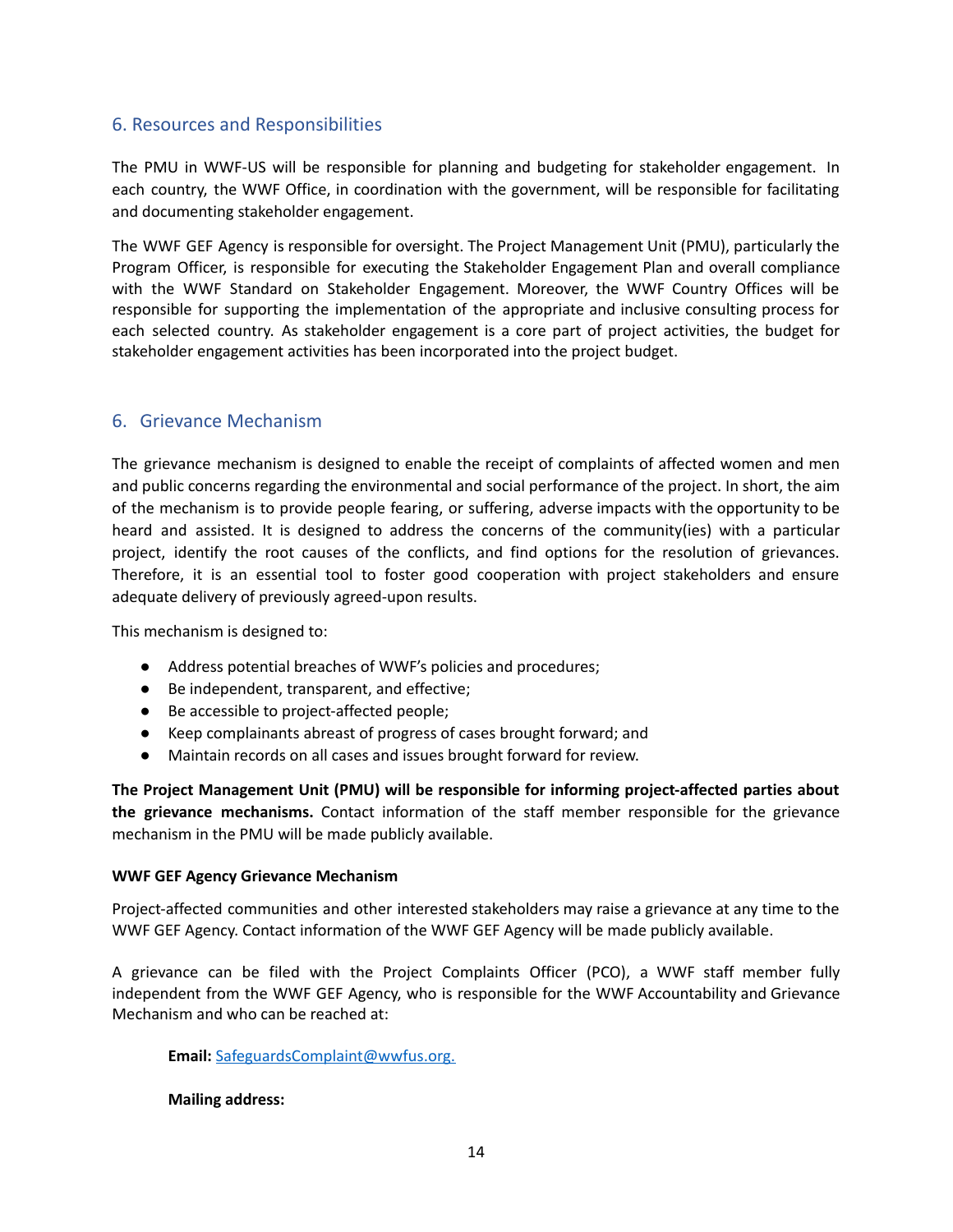Project Complaints Officer Safeguards Complaints, World Wildlife Fund 1250 24th Street NW Washington, DC 20037

Complaints may be submitted in the Affected Party's native language and should include the following information:

- Complainant's name and contact information;
- If not filed directly by the complainant, proof that those representing the affected people have authority to do so;
- The specific project or program of concern;
- The harm that is or may be resulting from the project;
- The relevant Environmental and Social Safeguards policy or provision (if known);
- Any other relevant information or documents;
- Any actions taken so far to resolve the problem, including contacting WWF;
- Proposed solutions; and
- Whether confidentiality is requested (stating reasons).

The PCO will respond within 10 business days of receipt, and claims will be filed and included in project monitoring.

Stakeholders may also submit a complaint online or over the phone through an independent third-party providerat <https://secure.ethicspoint.com/domain/media/en/gui/59041/index.html> or <https://report.whistleb.com/en/wwf>.

## 7. Monitoring and Reporting

Progress against the Stakeholder Engagement Plan will be monitored and reported on throughout implementation.

The following comprises the monitoring and reporting activities to be undertaken with respect to stakeholder engagement **by the PMU**:

- During project inception this SEP will be shared with the recipient countries for their review and suggested revisions. The review will ensure that the list of project stakeholders and methods of engagement remain appropriate.
- Activities related to stakeholder engagement will be documented and reported by the PMU every 6 months in a Project Progress Report (as part of regular reporting). The project Results Framework and Annual Work Plan and Budget will track beneficiaries of the project and activities related to the Stakeholder Engagement Plan.
- Stakeholder Engagement activities and progress will be monitored through the following indicators:
	- $\circ$  Indicator SEP 1: Number of government agencies, civil society organizations, private sector, indigenous peoples and other stakeholder groups that have been involved in the project implementation phase on an annual basis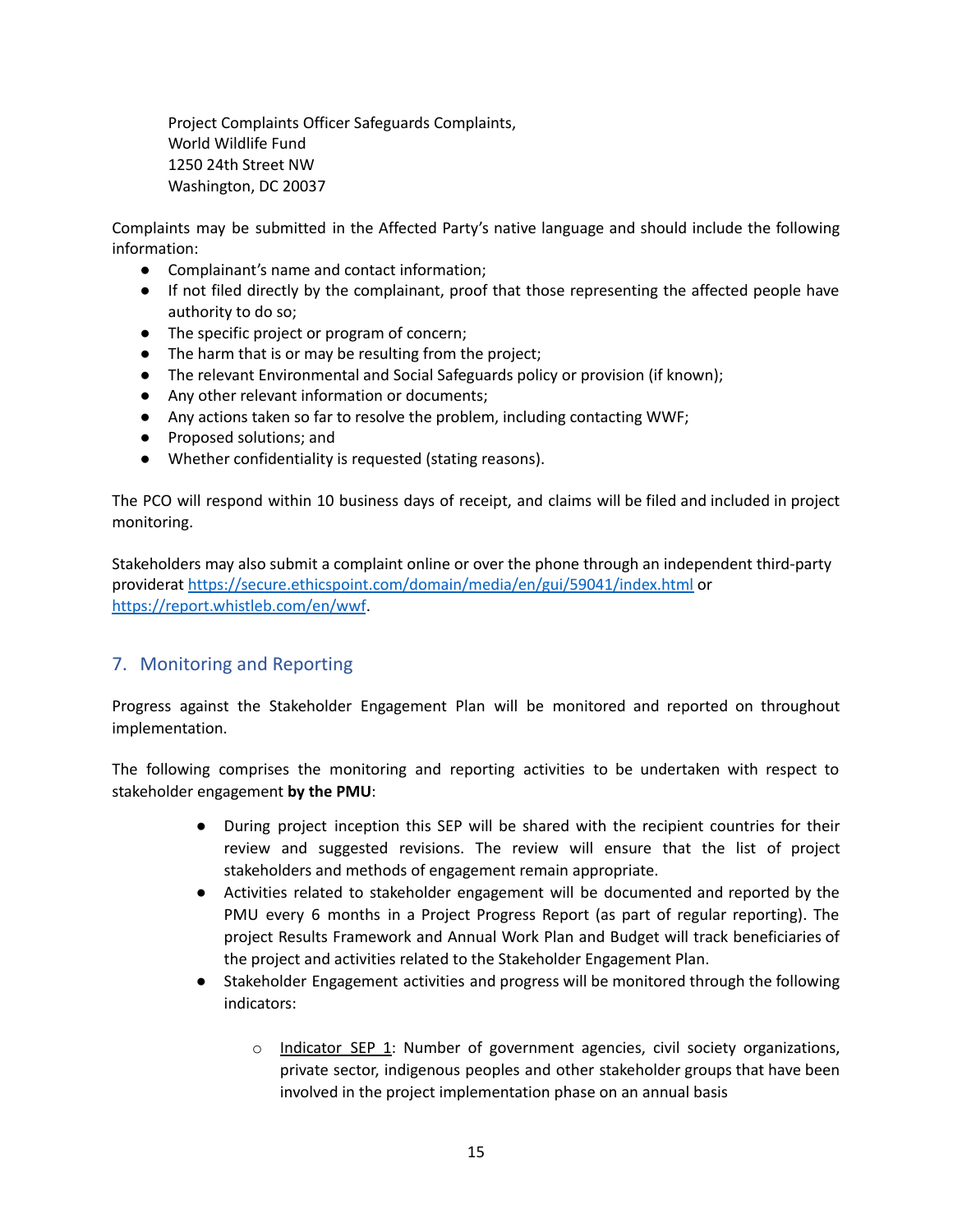- o Indicator SEP 2: Number persons (sex disaggregated) that have been involved in project implementation phase (on an annual basis)
- o Indicator SEP 3: Number of engagements (e.g. meeting, workshops, consultations) with stakeholders during the project implementation phase (on an annual basis)

The **WWF GEF Agency** will undertake annual supervision missions to ensure compliance, and report on progress against the Stakeholder Engagement Plan annually to the GEF through Project Implementation Reports.